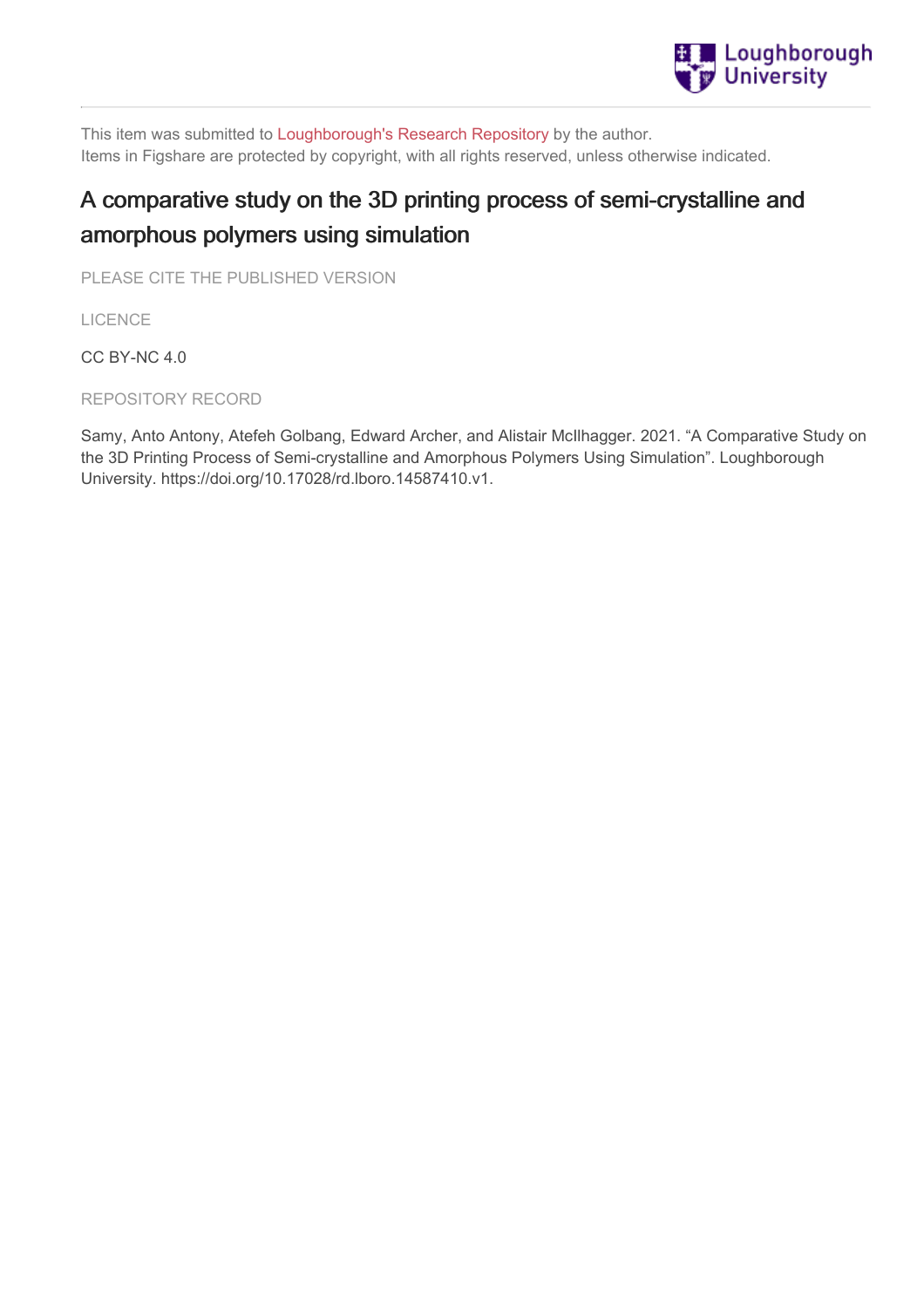# **A comparative study on the 3D printing process of semi-crystalline and amorphous polymers using simulation**

Anto Antony Samy<sup>1\*</sup>, Atefeh Golbang<sup>1</sup>, Edward Archer<sup>1</sup>, Alistair McIlhagger<sup>1</sup>

<sup>1</sup> Engineering Research Institute, Ulster University, Shore Road, Newtownabbey, Co. Antrim, BT37 0QB, United Kingdom.

[Antony\\_samy-a@ulster.ac.uk](mailto:Antony_samy-a@ulster.ac.uk)

#### **Abstract**

Polymers have been widely used in the field of fused deposition modelling (FDM). The part integrity of the final printed part is affected by parameters such as processing conditions and the material properties of the polymer. Build-up of residual stresses are the main cause of shrinkage and warpage (i.e., part distortion) in the FDM parts. Among the thermoplastic polymers, semi-crystalline polymers are more prone to part distortion due to crystallisation. Therefore, it is important to understand and predict part distortion in FDM of polymers to achieve good quality prints with desirable mechanical properties. Several studies have investigated the resulting part distortion in FDM parts through empirical, analytical, and numerical approaches. In most cases, the simulation results are not quantitatively validated, mainly because the temperature dependent properties of the polymers and the crystallinity of semi-crystalline polymers are often overlooked. In this study, the thermal-mechanical properties of the polymer of study such as specific heat capacity, thermal conductivity and density and the crystallisation kinetics are invoked as a function of temperature. Furthermore, an amorphous polymer was also simulated with consideration of its respective material properties. Both the semicrystalline and the amorphous polymer models were simulated under various layer thickness (0.1 and 0.5mm), in order to investigate the effect of layer thickness on the induced thermal stress and resulting warpage. Based on the simulation results, for 0.1mm layer thickness, the amorphous polymer model exhibited a warpage drop of 77%. And for 0.5mm, the warpage noted was found to decrease by 63%, on comparison with the warpage noted from semi-crystalline polymer model. These warpage values from the simulated models were then measured against the 3D scan results of the printed samples for quantitative validation. An excellent agreement was observed between the experimental and the simulated samples.

**Keywords:** *Fused Deposition Modelling (FDM); Finite Element Analysis (FEA); Polymers; Layer thickness; Warpage*

#### **1. Introduction**

Fused Deposition Modelling (FDM) is one of the additive manufacturing (AM) techniques that has been gaining attention due to its ability to print thermoplastic polymers. FDM is also known for the simple printing technique, economic capital investments and potential to print complicated geometries [1]. However, printing thermoplastics through FDM can lead to various part distortions such as delamination, warpage, and shrinkage [2]. Due to the layer-by-layer deposition process, the induced thermal stresses inside the melted polymer are trapped and leads to continuous increase in accumulation of internal residual stress affecting the structural integrity of the printed part. Simulation has been employed as a tool to study and understand the effects of various printing conditions on part distortion by researchers in the past few years. Although many have successfully demonstrated the significance of printing conditions such as raster orientation, raster pattern, layer thickness, nozzle speed, extrusion temperature, the data available in literature is still not clear on their relationship to warpage and shrinkage. This paper aims to investigate the influence of layer thickness parameter on semi-crystalline and amorphous polymer models through quantitative validation.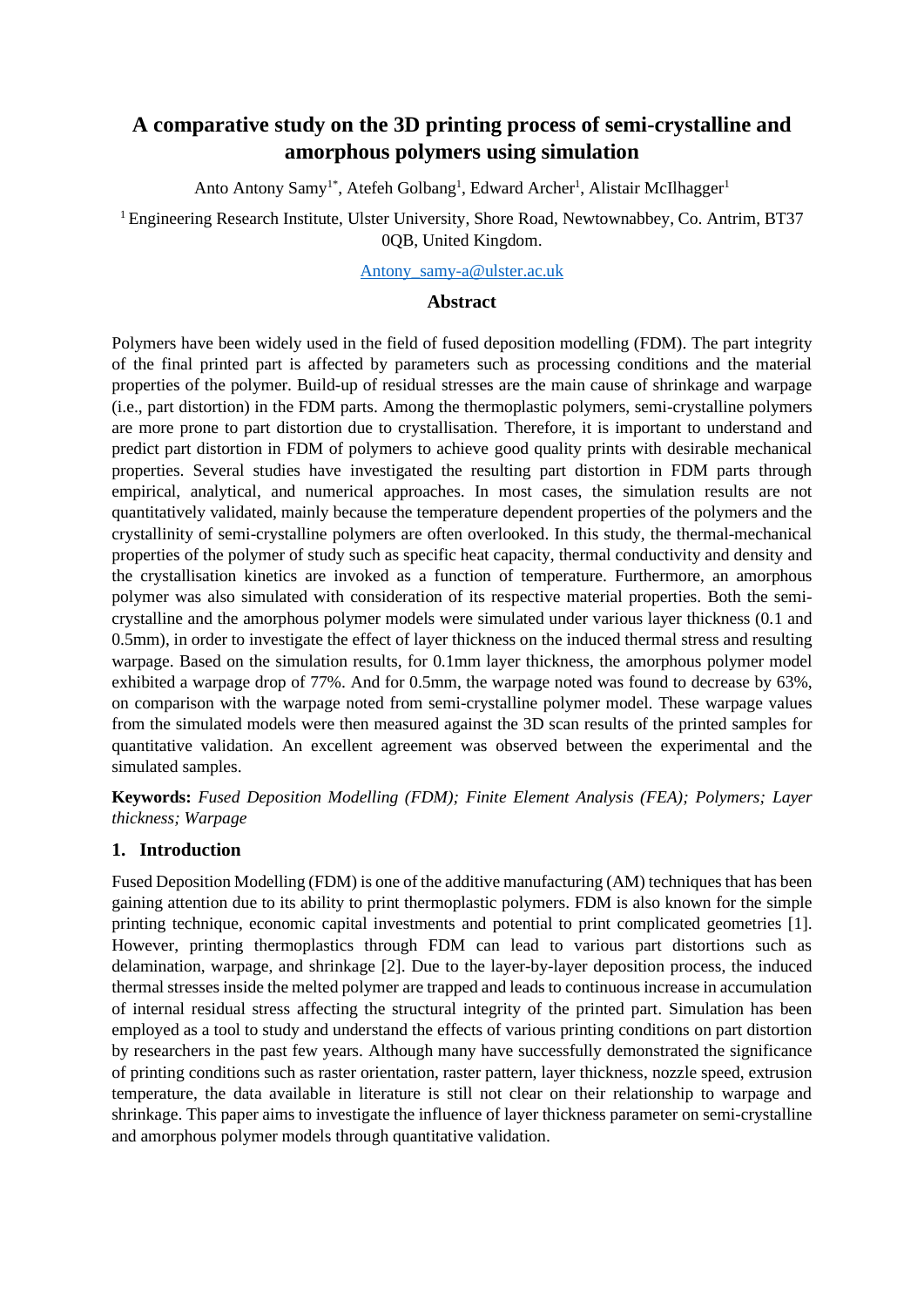#### **2. Problem description**

In this present study, polypropylene (PP) was selected to simulate semi-crystalline model and ABS P400 for amorphous model investigation. For the printing, modified Ultimaker 2 was used with processing conditions: nozzle diameter 0.8mm, bed temperature 100°C, line (90°/90°) raster pattern, infill 100%, nozzle speed 30mm/s, ambient temperature 25°C and nozzle temperature 210°C with layer thickness 0.5mm and 0.1mm. Due to the complexity of the physics involved, sample dimensions of 50\*50\*2mm and 50\*50\*0.4mm (each four layers) were printed and simulated, respectively.

#### **2.1.Modelling**



*Figure 1. Process simulation plan for semi-crystalline polymer*

The schematic representation of the physics incorporated in this study for semi-crystalline polymer simulation is presented in [Figure 1.](#page--1-0) In solid mechanics, the in-house developed tool path is integrated with the element activation method where the meshed elements of the model are activated with respect to the FDM material deposition process. To investigate post processing warpage, spring foundation boundary condition is defined between the bottom layer of the simulated model and the print bed [2]. For simplification, print bed was assumed to have a fixed temperature throughout the printing process. Generalised Maxwell model and shift factor were considered for assigning viscoelastic properties of the semi-crystalline polymer to the model. Since semi-crystalline polymers are highly temperature dependent, the thermo-mechanical material properties ( $\rho$  density,  $C_n$  specific heat capacity and,  $\lambda$ thermal conductivity) of the polymer are interpolated as function of the temperature gradient of the model [3].

For crystallisation kinetics, crystalline physics developed by Levy [4] was modified using Nakamura crystallisation kinetics with the values provided from Koscher as follows [5]:

$$
K(T) = \left(\frac{4}{3}\pi N_0(T)\right)^{\frac{1}{3}} G_0 * exp\left(-\frac{U^*}{R(T-T_{\infty})}\right) exp\left(-\frac{K_g}{T(T_f-T)}\right) (1)
$$

Thus, the semi-crystalline model was simulated with respect to crystallisation and temperature through this approach.

For amorphous polymer (ABS P400), the material properties were considered from the study performed Armillotta et al. [6]. The amorphous model was simulated with boundary conditions similar to semicrystalline polymer model except the crystallisation kinetics. Effects of gravity on the melt was considered in both amorphous and semi-crystalline polymer models.

#### **3. Numerical results**

In this study, a specific element was selected from the top layer, infill region of the samples and referred to as element m throughout the study for reference. Here for warpage investigation, an element was selected specifically from the top layer mainly because, due to the usage of bonding/adhesive agents to promote bonding between the first deposited layer and the print bed in the experimentally printed part,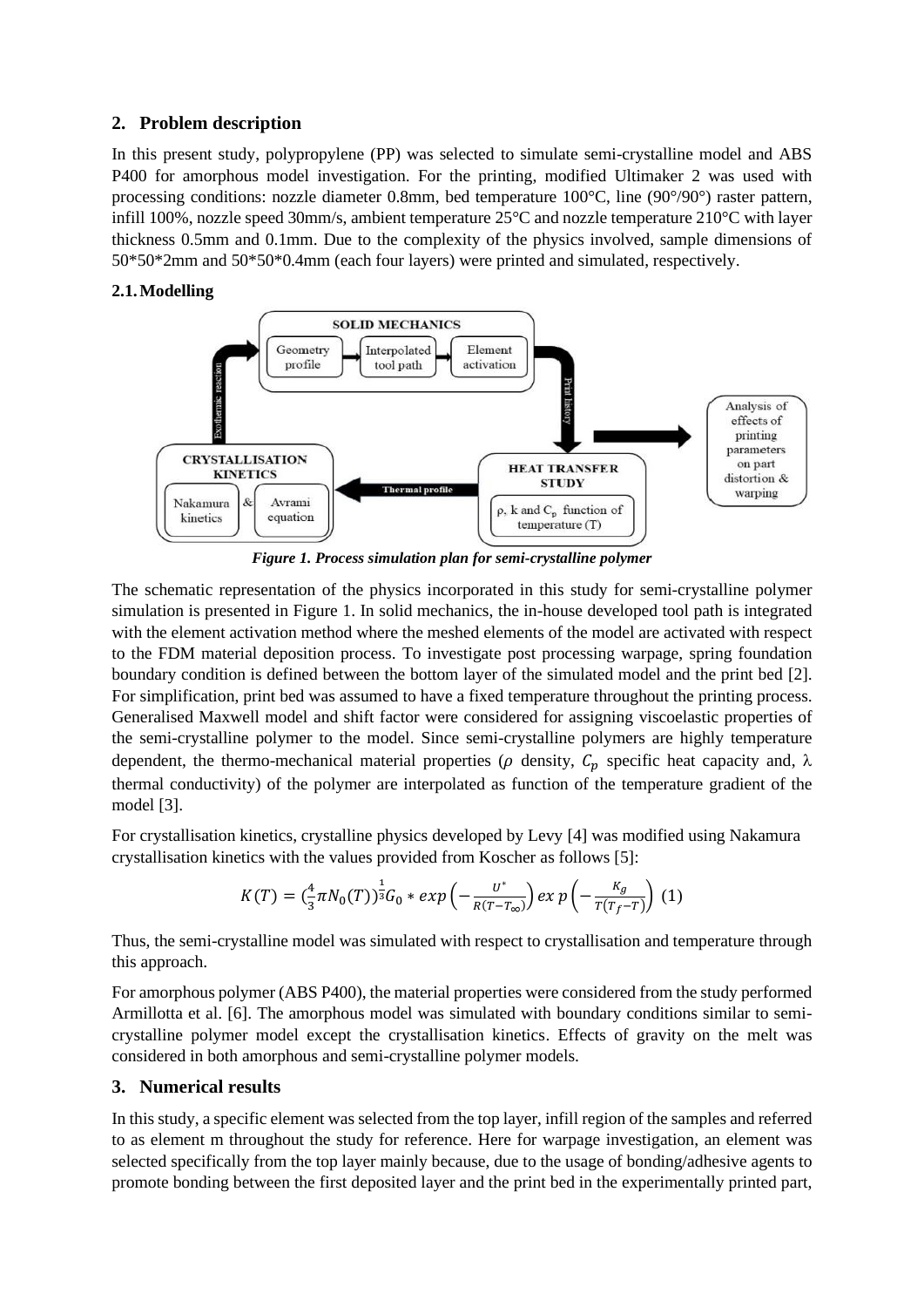there were discrepancies found between the simulated and the measured warpage data. [Figure 2\(](#page--1-1)a) and (b), depicts the warpage trend predicted by the simulation from element m, after it was being deposited and allowed to cool till the sample reaches the room temperature.



*Figure 2. Warpage measured from element m from simulated semi-crystalline and amorphous polymer models are plotted against their overall printing time. The graphs presented here are plotted for sample printed at (a) 0.5mm and (b) 0.1 mm layer thickness.*

In both [Figure 2\(](#page--1-1)a) and (b), during the initial stages of printing, the warpage trend from both PP and ABS appears flat, representing that the deposited melt settling down followed by gradual warping upon cooling. Among [Figure 2\(](#page--1-1)a) and (b), due to the larger layer thickness in [Figure 2\(](#page--1-1)a), it can be clearly seen that PP during its cooling phase exhibits warping which appears to be significantly higher than ABS. Even though the warpage curve from ABS model resembles the trend from PP, the warpage behaviour observed here is drastically smaller and cools at a much faster rate. This is mainly because, when the semi-crystalline polymer (PP) is cooled, due to crystallisation of the polymer molecules, extensive change in the volume occurs [7]. Once the sample reaches the room temperature, it can be seen from the graphs that the warpage trend becomes flat.

Furthermore, on comparison between [Figure 2\(](#page--1-1)a) and (b), it is evident that decreasing layer thickness has contributed to significant decrease in warpage in both semi-crystalline and amorphous models. It has been shown in the literature that decreasing layer thickness predominantly leads to decrease in warpage of the FDM printed samples [8]. Increasing layer thickness of a sample inadvertently leads to increase in accumulation of thermal stress within the layer. Additionally, increase in layer thickness also reduces the reheating that occurs in FDM while new layers are deposited on a previously deposited layer. During the deposition process, the thermal gradient from the newly deposited layer reheats the subsequent layer and releases the accumulated stress to a certain extent. Whereas, due to the poor thermal conductivity property of semi-crystalline polymers, increasing layer thickness considerably reduces the reheating effect as the layer deposition progresses. Hence, samples with 0.1mm layer thickness exhibit warpage significantly lower than samples with 0.5mm layer thickness.



*Figure 3. Warpage comparison between simulated semi-crystalline model (left) and amorphous model (right)*